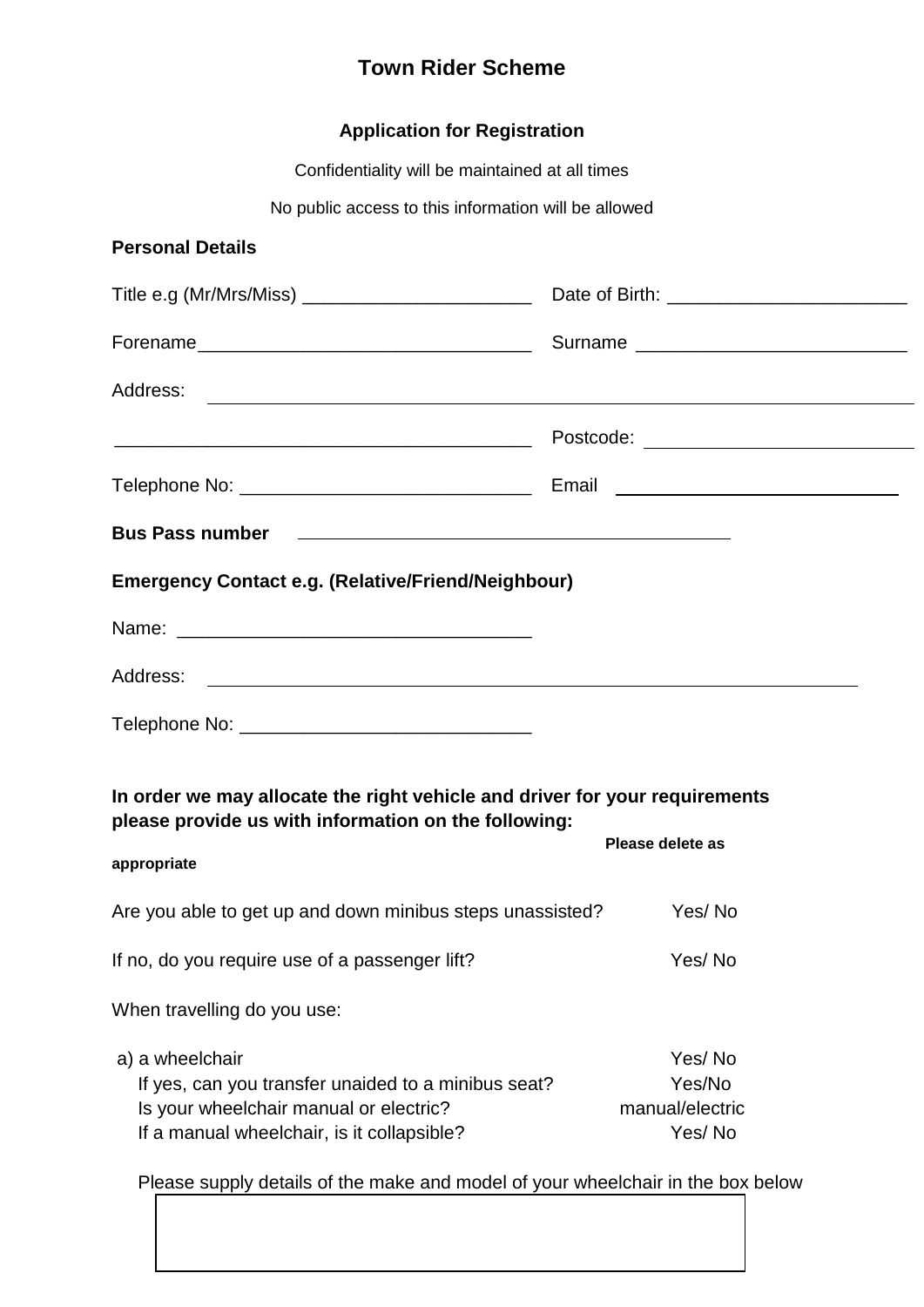| b) a walking stick                                                              | Yes/No   |
|---------------------------------------------------------------------------------|----------|
| c) a walking frame/ crutches                                                    | Yes/No   |
| d) a rigid shopping trolley                                                     | Yes/No   |
| Do you have a visual impairment                                                 | Yes/No   |
| Do you have a hearing impairment                                                | Yes / No |
| Are their any parking or access problems at your home<br>If yes, please specify | Yes / No |

Other Special Requirements for Travel:



### **General Health:**

Please give details of any conditions that you may have which you think we need to be aware of e.g. giddiness, angina, arthritis etc., so that we may provide you with a safe & stress free journey

\_\_\_\_\_\_\_\_\_\_\_\_\_\_\_\_\_\_\_\_\_\_\_\_\_\_\_\_\_\_\_\_\_\_\_\_\_\_\_\_\_\_\_\_\_\_\_\_\_\_\_\_\_\_\_\_\_\_\_\_\_\_\_\_\_\_\_\_\_\_\_\_\_\_\_

\_\_\_\_\_\_\_\_\_\_\_\_\_\_\_\_\_\_\_\_\_\_\_\_\_\_\_\_\_\_\_\_\_\_\_\_\_\_\_\_\_\_\_\_\_\_\_\_\_\_\_\_\_\_\_\_\_\_\_\_\_\_\_\_\_\_\_\_\_\_\_\_\_\_\_

\_\_\_\_\_\_\_\_\_\_\_\_\_\_\_\_\_\_\_\_\_\_\_\_\_\_\_\_\_\_\_\_\_\_\_\_\_\_\_\_\_\_\_\_\_\_\_\_\_\_\_\_\_\_\_\_\_\_\_\_\_\_\_\_\_\_\_\_\_\_\_\_\_\_\_

\_\_\_\_\_\_\_\_\_\_\_\_\_\_\_\_\_\_\_\_\_\_\_\_\_\_\_\_\_\_\_\_\_\_\_\_\_\_\_\_\_\_\_\_\_\_\_\_\_\_\_\_\_\_\_\_\_\_\_\_\_\_\_\_\_\_\_\_\_\_\_\_\_\_\_

I declare that the information provided is correct at the time of completion and understand that should my circumstances change in relation to eligibility for use of the scheme, then I should notify the Bridgend Community Transport office as soon as I am able.

**Signature:** \_\_\_\_\_\_\_\_\_\_\_\_\_\_\_\_\_\_\_\_\_\_\_\_\_\_\_\_ **Date:** \_\_\_\_\_\_\_\_\_\_\_\_\_\_\_\_\_\_\_\_\_